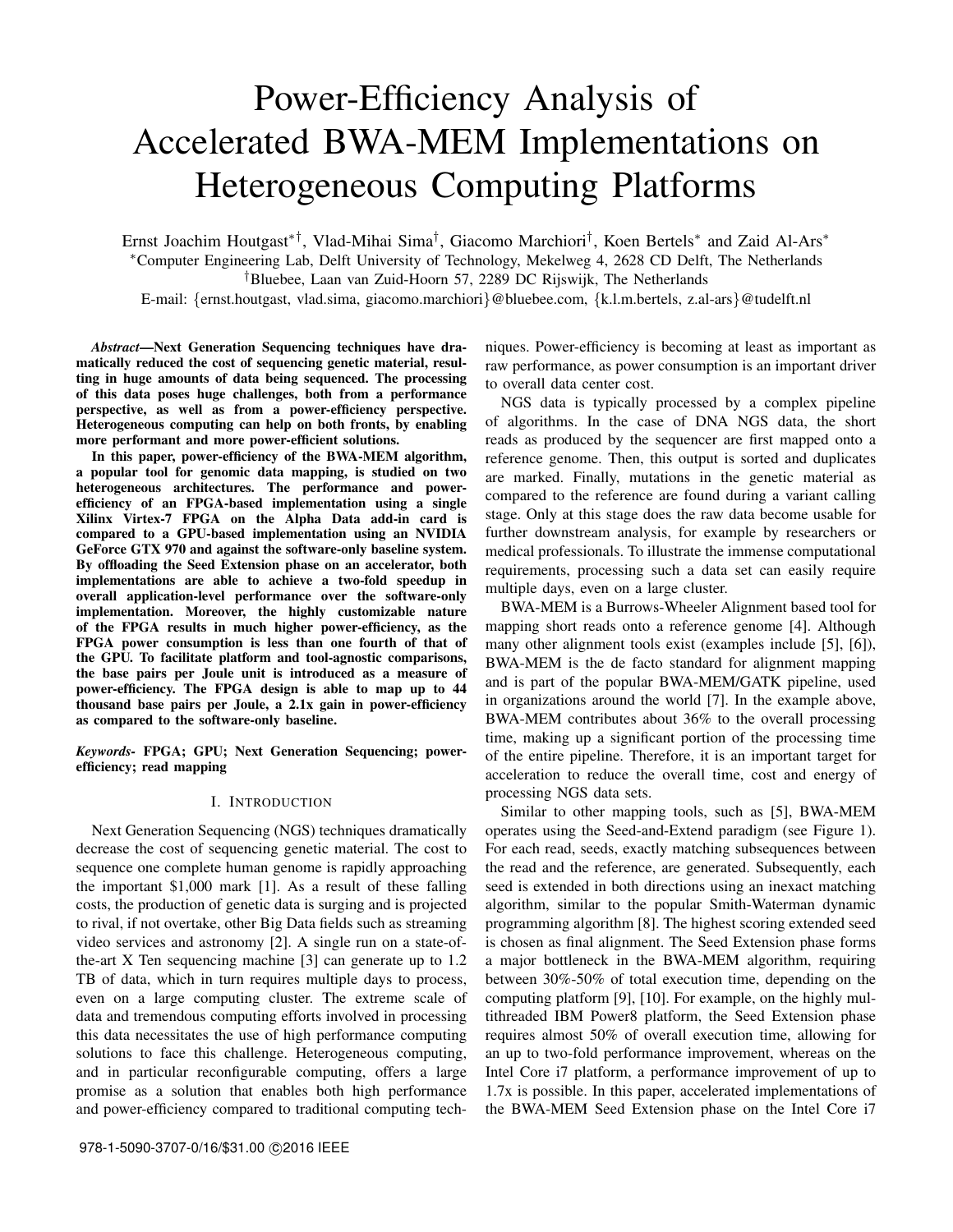

Fig. 1. BWA-MEM processes reads using the Seed-and-Extend paradigm: for each read, likely mapping locations on the reference are found by searching for exactly matching subsequences between the read and the reference (*seeds*). Then, these seeds are extended in both directions using a Smith-Waterman-like dynamic programming approach that allows for inexact matches. From all of these extended seeds, the best scoring alignment is selected.

platform are considered. However, the main idea is generally applicable to other mapping applications as well.

The contributions in this paper include:

- A comparison of both performance and power-efficiency of an FPGA-accelerated implementation to software-only and GPU-based implementations.
- The introduction of the base pairs per Joule (bp/J) unit as measure of power-efficiency, allowing for platformagnostic comparison of system-level power-efficiency on genomic data sets.

The remainder of this paper is organized as follows. Related work is discussed in Section II. Architectural details of the FPGA and GPU implementations are provided in Section III. The results on performance, scalability and power-efficiency are given in Section IV. Then follows a discussion of the results in Section V. The conclusions are given in Section VI.

# II. RELATED WORK

A major part of BWA-MEM execution time is spent in the Seed Extension phase. The inexact mapping algorithm used is similar to the Smith-Waterman algorithm. This algorithm has received much acceleration attention (e.g., [11], [12]). However, for multiple reasons most implementation ideas are not directly applicable to BWA-MEM, the main ones being:

- The highest speedup is generally obtained when performing mapping of very long sequences that contain thousands of bases, whereas NGS reads and BWA-MEM are more focused towards the mapping of short reads of at most a few hundred base pairs.
- For load balancing purposes, these implementations batch alignments of similar length together. In the case of BWA-MEM, this is impractical as the inexact mapping calls are dynamically generated for alignments of varying length, which makes the batching strategy inefficient due to the large communication and temporary data overheads this would require.

Although many accelerated Seed-and-Extend based mapping tools have been proposed (for example [13]), results from these implementations are not directly comparable. In bioinformatics, exactness of results is critical, as larger population studies can take several years to complete and intermediate results need to be comparable. Even a change in version is often unacceptable. Note that BWA-ALN, for which accelerated implementations do exist, is a different algorithm.

A kernel-level acceleration effort specific to the BWA-MEM algorithm is reported in [14], where one of the BWA-MEM kernels, the inexact matching phase, has been accelerated on an FPGA for an up to 26x kernel-level speedup. However, due to the above mentioned reasons, only the kernel-level speedup is reported, and no overall application-level speedup is mentioned. In our experience, accommodating the kernel implementation into a full application is far from a trivial task. The authors acknowledge that the significantly varied input data would pose a challenge for the Smith-Waterman algorithm, but disregard the additional challenges a fullapplication implementation needs to face.

To our knowledge the only application-level accelerated integrated implementations of BWA-MEM that exist are: an FPGA-accelerated implementation of the Seed Extension phase [15] achieving a 1.5x speedup, further improved in [16] for an overall 2.6x speedup; and a GPU implementation [9], further improved to achieve an up to 2x speedup [17]. The FPGA implementation used here builds on [15], and a comparison of the implementation here is made to the improved GPU implementation. This paper focuses on powerefficiency, besides overall application performance, as for many scenarios, such as processing in a large scale data center, this is at least as important as absolute performance.

#### III. ARCHITECTURE DESIGN AND IMPLEMENTATION

In this section, first the BWA-MEM algorithm is briefly described, along with the features that both the FPGA and GPU implementations share. Then, the details of the FPGAaccelerated implementation on the Alpha Data card are given. Finally, details of the GPU implementation are briefly discussed (further details can be found in [17]).

The original BWA-MEM algorithm operates in a serial fashion (refer to Figure 2). The input is processed in batches of reads, that are processed one-by-one by two major kernels: Seed Generation, where seeds (exactly matching subsequences) are generated for each read, and Seed Extension, where the generated seeds are extended allowing for inexact matches. This process repeats itself until the input is exhausted. These phases take full advantage of multithreading, as reads are completely independent from each other and can be processed in parallel. To improve the utilization of system resources when using an accelerator, the BWA-MEM algorithm has been reorganized into a fully pipelined organization.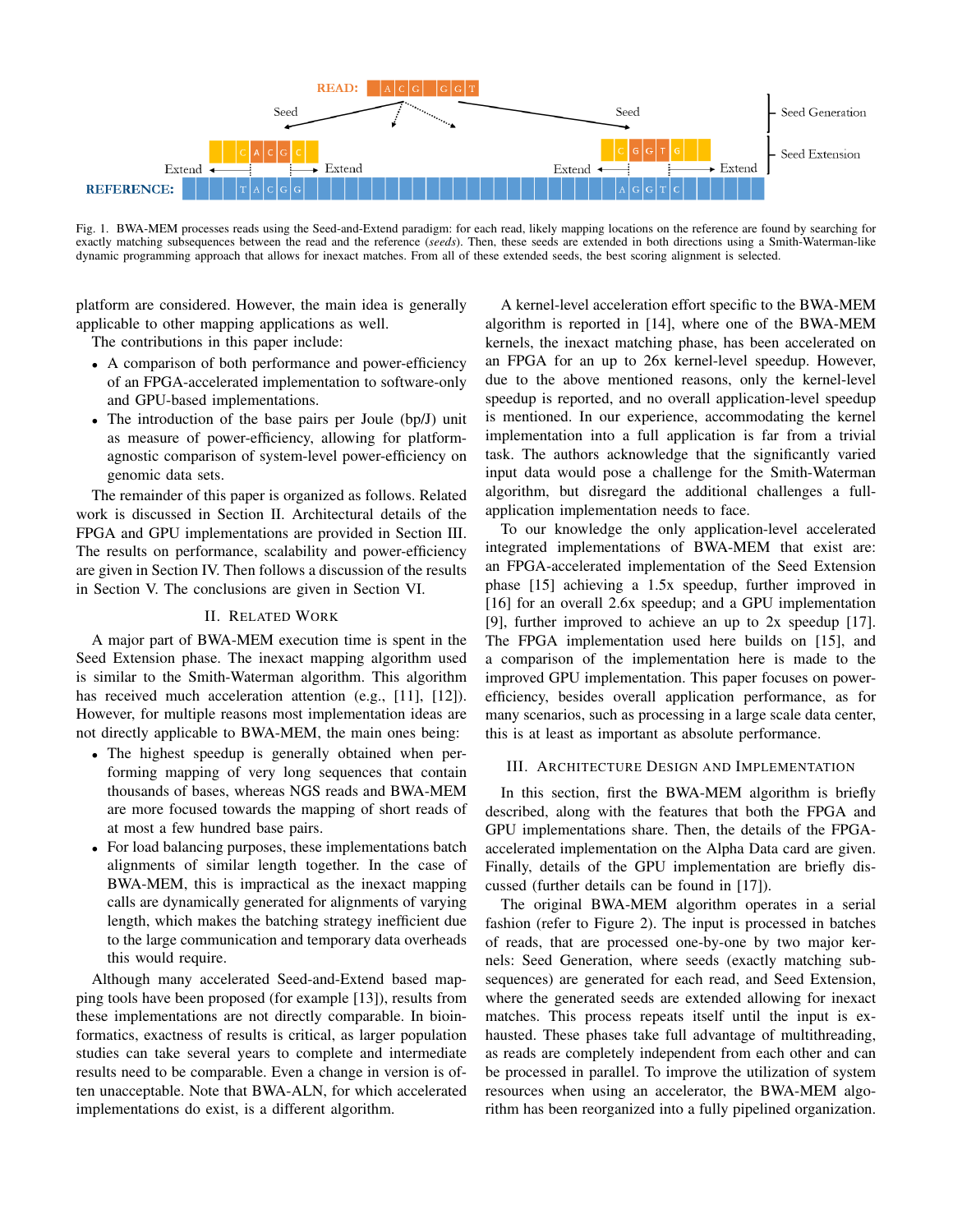

Fig. 2. BWA-MEM processes the input reads one-by-one. For each read, the seeds are generated and then, these seeds are extended. To reduce communication overhead, the accelerated implementations described here use an optimized program architecture, whereby work of multiple reads is batched together. First, seeding is performed for a large group of reads. Then, such a batch is offloaded onto an accelerator that performs the Seed Extension. Its execution is overlapped with work on the CPU. As long as the Seed Extension phase requires less time on the accelerator than the Seeding on the CPU, its execution time is effectively "hidden".

Multiple reads are processed in groups, and the two phases are executed in parallel and are overlapped. Thus, Seed Generation executes simultaneously on the CPU with Seed Extension on the accelerator, resulting in a large performance improvement.

#### *A. FPGA Design and Implementation*

The FPGA-accelerated BWA-MEM offloads the Seed Extension phase onto hardware (refer to Figures 1 and 2). After seeds have been generated, they are transferred to the FPGA on-board memory. Typically, a single read will result in multiple seed locations on the reference genome being found. Seeds that are mapped close together on the reference genome are grouped into chains. Seeds are processed oneby-one. Seed Extension for a seed can be skipped depending on the result of previous extensions. On average only one seed per chain requires extension. Moreover, the length of the extension to be performed is dependent on the part of the read that forms the seed. This interdependence between executions makes this phase unsuitable for streaming and, therefore, the FPGA performs both this control logic, as well as the inexact mapping algorithm itself. The resulting mappings are stored in on-board memory and transferred back to the host system.

The Seed Extension module design is based on the design in [15]. The inexact mapping is similar to the Smith-Waterman algorithm. To find the optimal mapping, a 2D similarity matrix is filled. This is implemented as a systolic array, with antidiagonals of the matrix being calculated in parallel. Each cycle, one processing element (or PE) of the systolic array computes a value of the 2D similarity matrix. Hence, the execution time is reduced from  $O(M \times N)$  to  $O(M+N)$ , where M and N are the length of the reference and the read. This is the reason why certain Smith-Waterman implementations, at least for longer alignments, are able to achieve speedups of several magnitude. In this paper, only short reads of up to 150 base pairs are considered, which is the read length of contemporary sequencers, such as the Illumina HiSeq X. The minimum seed length for BWA-MEM is 19 symbols. Therefore, each inexact mapping engine contains 131 PEs. To improve utilization for shorter reads, *early exit points* as described in [15] are implemented.

The implementation described here uses an Alpha Data add-in card with a single Xilinx Virtex-7 FPGA (details can be found in Section IV). A floorplan of the design is shown in Figure 3. The design contains six modules that are able to process the Seed Extension phase. Within each module, the larger block contains the systolic array logic, the smaller block is filled with control logic. Between the six modules resides the logic that distributes reads over the modules and is responsible for I/O. The rest of the area is taken up by interconnection-related logic, such as the PCI-Express interface and the memory controller.

A significant difference to the design in [15] and [16] is the fact that the Alpha Data card used here contains only a single Virtex-7 FPGA, whereas [15] and [16] use the Convey  $HC-2<sup>EX</sup>$  as implementation platform, which contains four userconfigurable Virtex-6 FPGAs. As the design here is limited by the amount of LUTs available, and the Virtex-7 FPGA on the Alpha Data card contains 432,368 LUTs versus 474,240 LUTs per Virtex-6 FPGA on the Convey, this means only about 23% of the resources are available as compared to the Convey platform. This, in turn, requires a careful selection to place only those modules on the FPGA that most benefit from acceleration. Hence, the decision was made to only implement the Seed Extension phase in hardware. In total, about 71% of all LUTs is utilized and the Seed Extension modules run at a clock rate of 160 MHz.

#### *B. GPU Implementation*

Similar to the FPGA implementation, the GPU implementation, further described in [17], also accelerates the Seed Extension phase. However, in contrast to the FPGA implementation, which contains six Seed Extension modules, the available execution resources on the GPU depend on the actual GPU model being used. A batch of reads is sent to the GPU as a grid of thread blocks, where each read is mapped onto a single block of 32 threads. This ensures scheduling is automatically taken care of by the GPU, with per-read granularity, based on the available execution resources. In the case of the test platform, an NVIDIA GeForce GTX 970, there are thirteen multiprocessors available. Up to 32 thread blocks can be active per multiprocessor at any single time, due to limits on the amount of registers and shared memory available.

Similar to the FPGA implementation, the Seed Extension phase is logically split between the control logic, which loops over all the seeds of a single read, and the actual inexact mapping. This control logic code is executed by a single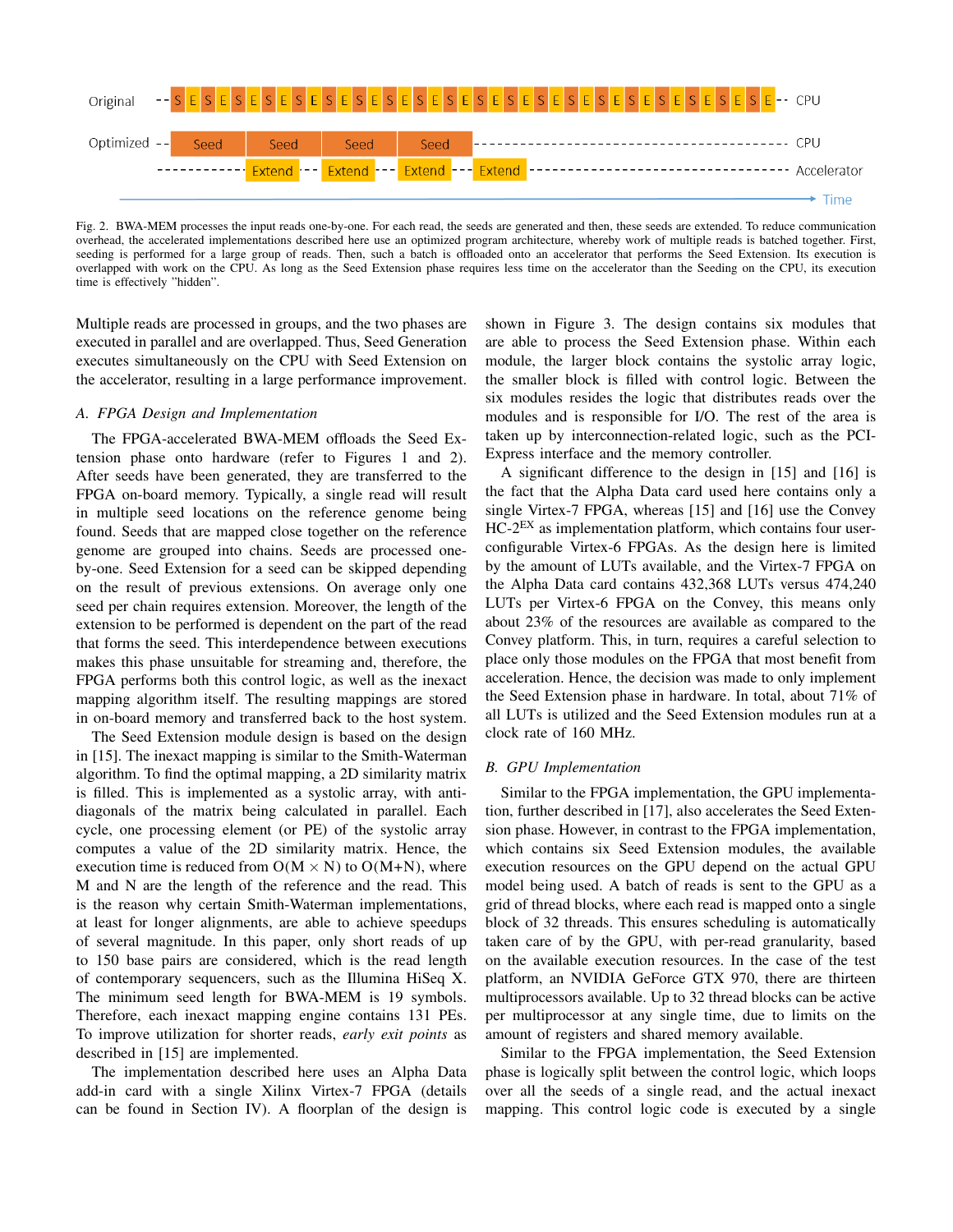

Fig. 3. Floorplan of the FPGA design with six Seed Extension modules. Each module contains control logic to loop over all seeds to be extended, and the Seed Extension systolic array with 131 Processing Elements (see inset). In between the Seed Extension modules resides the arbitrating logic. The remaining area is filled with interconnection-related logic, such as the PCI-Express controller and the DRAM controller.

thread, whereas the inexact mapping code is performed in a systolic array-like manner using 32-PEs at a time. In this case, each CUDA thread acts as a separate PE. Hence, longer extensions require that multiple passes are made over the similarity matrix. The choice to use only 32-threads at a time allows for the use of the intra-warp shuffle functionality, which allows CUDA threads to access each other's registers, to implement data transfer between the PEs, eliminating the need of temporary storage of row data while calculating the similarity matrix elements.

# IV. EXPERIMENTAL RESULTS

Tests have been performed using a system with an Intel Core i7-4790 at 3.6 GHz with eight logical cores (four physical cores), SpeedStep and Hyper-Threading enabled. The system contains 16 GB of RAM. Tests were run using CentOS 7.1. To minimize power consumption, no unnecessary services were running. In addition, for the FPGA-accelerated tests, an Alpha Data ADM-PCIE-7V3 card with a Xilinx Virtex-7 XC7VX690T-2 and 16 GB of on-board RAM was added to the system [18]. The Seed Extension modules run at a clock rate of 160 MHz. For the GPU-accelerated tests, an NVIDIA GeForce GTX 970 with 1664 CUDA cores with a maximum clock frequency of up to 1.25 GHz and 4 GB of on-board RAM was added to the system. The GPU is allowed to go into lower power states when idle to conserve power. The software-only results were gathered without either of these cards installed. An emonPi energy measurement unit from OpenEnergyMonitor [19] was used to measure idle and load power utilization of the entire system under test. The current probe was connected directly to the mains power cord to measure system level power consumption, taking hundreds of samples per second.

BWA-MEM version 0.7.8 was used. Tests were performed using publicly available data from the Genome Comparison & Analytic Testing (GCAT) framework [20]. The single-ended alignment (150bp-se-small-indel) and pair-ended alignment (150bp-pe-large-indel) data sets were used. Each data set contains about eight million reads of 150 base pairs, or about 1.2 billion base pairs in total. The reads were aligned against the reference human genome (UCSC HG19). The GCAT online sequence alignment quality comparison service was used to verify that results of the FPGA-accelerated and the GPU-accelerated versions are indistinguishable from those obtained with the software BWA-MEM algorithm.

In the remainder of this section, performance results on all three platform are shown for the single-ended and pair-ended GCAT tests. The scalability of the heterogeneous platforms is investigated to find the optimal balance between host CPU count and accelerator performance. Finally, the powerefficiency of the various platforms is determined.

## *A. Performance Analysis*

The performance, scalability and power-efficiency results have been gathered using the GCAT data sets. Each contains about eight million reads with about 1.2 billion base pairs, for a file size of about 3 GB for the single-ended data set and 2x 1.5 GB for the pair-ended data set. A typical complete Illumina X Ten sequencing run generates a data set about 400x larger, or approximately 1.2 TB. The implementation has been verified to scale up to work without issues on such larger data sets, but, for reasons of practicality, tests have been performed on the smaller data set.

Performance results on the single-ended and pair-ended GCAT data sets are summarized in Table I. The execution time is shown both as time required for the Seed Extension phase on the accelerator hardware, and for the overall application wall clock time. To facilitate cross-platform comparisons, the results are converted into throughput in millions of base pairs per second. Both the FPGA and GPU implementations are able to achieve a two-fold improvement to performance, the FPGA implementation being slightly faster.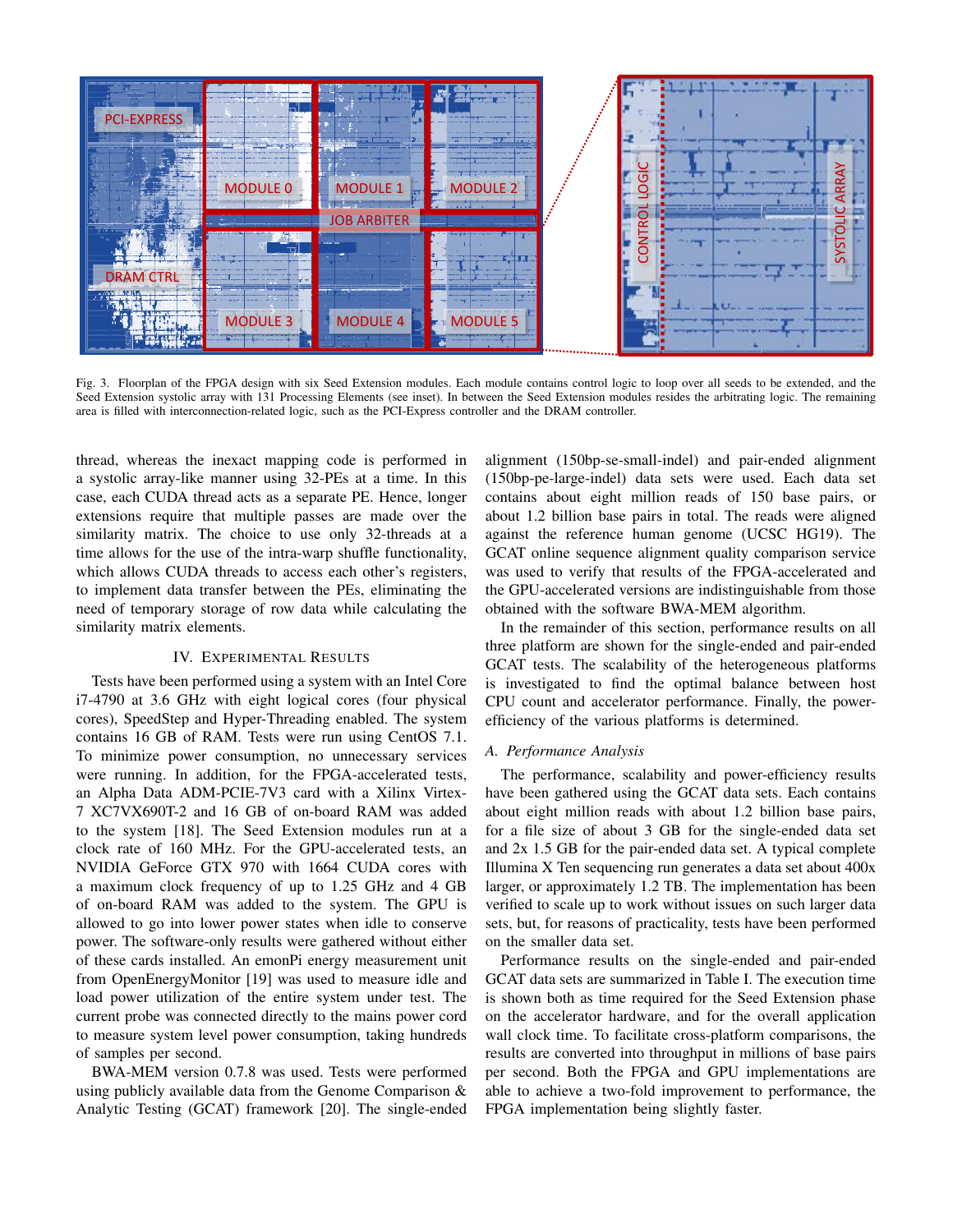| <b>TABLE I</b>                                                      |
|---------------------------------------------------------------------|
| EXECUTION TIME AND SPEEDUP FOR THE GCAT ALIGNMENT QUALITY BENCHMARK |

|              |                  | <b>Seed Extension Phase</b> |                | <b>Overall Application</b> |                |             |
|--------------|------------------|-----------------------------|----------------|----------------------------|----------------|-------------|
| <b>Test</b>  | Platform         | <b>Execution Time</b>       | <b>Speedup</b> | <b>Execution Time</b>      | <b>Speedup</b> | Throughput  |
| Single-Ended | Software-Only    | 237 s                       | ۰              | 552 s                      | -              | $2.2$ Mbp/s |
| Data         | FPGA-Accelerated | 129s                        | 1.8x           | 272s                       | 2.0x           | $4.5$ Mbp/s |
|              | GPU-Accelerated  | 144s                        | 1.6x           | 278 s                      | 2.0x           | $4.3$ Mbp/s |
| Pair-Ended   | Software-Only    | 246s                        | ۰              | 572 s                      | ٠              | $2.1$ Mbp/s |
| Data         | FPGA-Accelerated | 130 s                       | 1.9x           | 289 s                      | 2.0x           | $4.1$ Mbp/s |
|              | GPU-Accelerated  | 141 s                       | 1.7x           | 293 s                      | 2.0x           | $4.1$ Mbp/s |

On a kernel-level, the Seed Extension phase itself is up to 1.9x faster on the FPGA and up to 1.7x faster on the GPU, as compared to software-only execution. This is equivalent to a speed of about 15 and 14 logical Intel Core i7 cores, respectively. Since the execution time of the accelerated Seed Extension implementations only requires about half the overall application execution time, it is clear that in both cases, the accelerator is not fully utilized. Therefore, both the FPGA and GPU accelerators can be used to accelerate a system that is more powerful than the system as tested here, which only contains eight logical processor cores. This is explored in the next section.

# *B. Scalability Analysis*

From the differences in execution time between the Seed Extension phase and the overall application, as described in Table I, it is clear that the FPGA and GPU implementations are not fully utilized. The time spent by the accelerators in the Seed Extension phase is only about half the overall application execution time. This implies that the accelerator hardware is not busy 100% of the time. Therefore, a faster host system would still be able to be accelerated for the maximum speedup of 2x. In contrast, if the accelerated implementations could not keep up with the host, overall speedup would fall below 2x. In this case, more Alpha Data cards, or more and/or faster GPUs could be used. Hence, the objective is to design a system for which all system resources (the CPU cores and either an FPGA or GPU-accelerator) are fully utilized.

In Table II, the estimated *scalability* of the accelerated platforms is shown, which is expressed in number of logical CPU cores for which the accelerator is able to provide the maximum two-fold speedup. In order to estimate the optimal

TABLE II SCALABILITY OF THE ACCELERATED IMPLEMENTATIONS

|                  | <b>Execution Time</b> |                |                    |                      |
|------------------|-----------------------|----------------|--------------------|----------------------|
| <b>Platform</b>  | Seed Ext.             | <b>Overall</b> | <b>Utilization</b> | <b>Scalability</b>   |
| FPGA (4 modules) | $171 \text{ s}$       | 272 s          | 63%                | $12.7$ cores         |
| FPGA (5 modules) | 146s                  | 275s           | 53%                | $15.1$ cores         |
| FPGA (6 modules) | 129s                  | 272s           | 47%                | $16.8$ cores         |
| GPU              | 144s                  | 278 s          | 52%                | $15.4 \text{ cores}$ |

ratio of logical CPU cores for each accelerated platforms, the following assumptions have been made. It is assumed that overall application times decreases linearly with additional CPU cores. Furthermore, it is assumed that the maximum speedup is achieved as long as the time required for the Seed Extension phase does not exceed overall application time.

The scalability results are presented for three different FPGA designs. These designs vary in the number of Seed Extension modules that were placed onto the FPGA logic. Although the time required for the Seed Extension phase decreases significantly when more modules are available, this proves to only have a slight impact on the overall execution time. The reason for this is the fact that Seed Extension performance is already fast enough. In contrast, scalability results are much improved. The performance and powerefficiency results in the other sections all consider the six module FPGA design. This six module design is able to support a host system with up to sixteen logical Intel Core i7 cores at 3.6 GHz, for example the Intel Core i7-5960X. The GPU implementation is able to support a host system with up to fifteen logical cores.

#### *C. Power-Efficiency Analysis*

To measure the power-efficiency of the different platforms, an emonPi energy monitor was used to track the system-level power consumption as measured at the power plug. For the power-efficiency tests, only the single-ended data set was used, although the pair-ended data set should yield similar results, given that the execution profile is similar. In order to minimize the idle power draw, the tests were performed without active GUI, and with a bare system with only an HDD, SSD and optical drive present. In case of the accelerated platforms, the respective accelerator card was added to the system.

To present a quick qualitative overview of the results, an example trace of the power consumption for a single test is shown in Figure 4. As expected, the accelerated platforms use more instantaneous power than the software-only system, both under load and when idle. However, they are also able to map reads at a much higher rate, and both finish in about half the time of the software-only implementation. The results are summarized in Table III. This table gives the power consumption, performance and energy efficiency for each platform. Both the measured data is presented, as well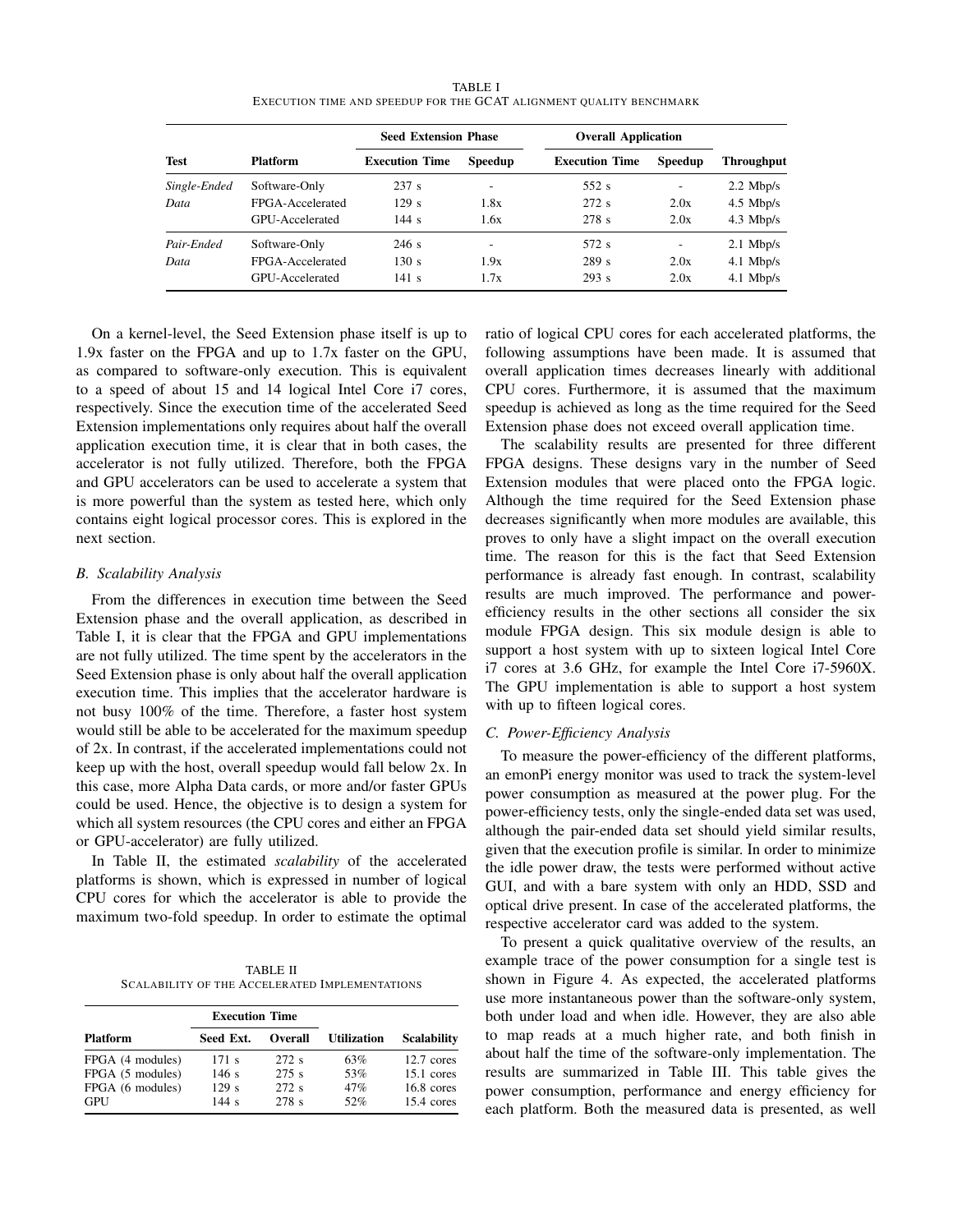

Fig. 4. Example trace of the power consumption over time for the software-only, FPGA-accelerated and GPU-accelerated platforms. The software-only system consumes the least power, both when idle and under load. However, the additional power utilized by the accelerated platforms results in much faster completion of the test, as both implementations finish in much less than three hundred seconds. The FPGA-accelerated platform has the highest power-efficiency.

TABLE III POWER CONSUMPTION, PERFORMANCE AND POWER-EFFICIENCY FOR SOFTWARE-ONLY AND ACCELERATED PLATFORMS.

|             | <b>Platform</b>  | Logical<br><b>Cores</b> | <b>Power Consumption</b>    |               | Performance                     |                               | <b>Energy Efficiency</b> |                                 |                                  |
|-------------|------------------|-------------------------|-----------------------------|---------------|---------------------------------|-------------------------------|--------------------------|---------------------------------|----------------------------------|
| <b>Test</b> |                  |                         | <b>Idle</b><br><b>Power</b> | Load<br>Power | <b>Execution</b><br><b>Time</b> | Application<br><b>Speedup</b> | <b>Total</b><br>Energy   | <b>Base Pairs</b><br>Per Energy | <b>Efficiency</b><br>Improvement |
| Measured    | Software-Only    | 8                       | 37 W                        | 105 W         | 552 s                           | $\overline{\phantom{0}}$      | 58 kJ                    | $20.7$ kbp/J                    |                                  |
| Data        | FPGA-Accelerated | 8                       | 62 W                        | 129 W         | 272s                            | 2.0x                          | $35 \text{ kJ}$          | $34.1 \text{ kbp/J}$            | 1.6x                             |
|             | GPU-Accelerated  | 8                       | 63 W                        | 210 W         | 278 s                           | 2.0x                          | 58 kJ                    | $20.5$ kbp/J                    | 1.0x                             |
| Estimated   | Software-Only    | 15                      | 37 W                        | 164 W         | 294 s                           |                               | 48 kJ                    | $24.8$ kbp/J                    | 1.2x                             |
| Data        | FPGA-Accelerated | 15                      | 62 W                        | 188 W         | 147s                            | 2.0x                          | $28 \text{ kJ}$          | $43.2$ kbp/J                    | 2.1x                             |
|             | GPU-Accelerated  | 15                      | 63 W                        | 269 W         | 148s                            | 2.0x                          | 40 kJ                    | $30.0 \text{ kbp}$              | 1.4x                             |
|             | Software-Only    | 16                      | 37 W                        | 172 W         | 276s                            | $\overline{\phantom{a}}$      | 47 kJ                    | $25.2$ kbp/J                    | 1.2x                             |
|             | FPGA-Accelerated | 16                      | 62 W                        | 196 W         | 138s                            | 2.0x                          | $27 \text{ kJ}$          | $44.1$ kbp/J                    | 2.1x                             |
|             | GPU-Accelerated  | 16                      | 63 W                        | 277 W         | 144s                            | 1.9x                          | $40 \text{ kJ}$          | $29.9$ kbp/J                    | 1.4x                             |

as results for estimated, more well-balanced, systems with a larger number of logical CPU cores. First, the results for the measured data are discussed, afterwards the estimated data.

Similar to the trace shown in Figure 4, as expected the power draw of the software-only system is the lowest, both when idle at 37 W and under load at 105 W. The accelerated platforms show significantly increased idle power consumption, at 62 W for the FPGA platform and at 63 W for the GPU platform, due to the addition of more hardware into the system. Also, both platforms show a higher power consumption under load, at 129 W for the FPGA platform and at 210 W for the GPU platform. However, this is compensated by much improved performance, as each implementation is able to achieve a two-fold speedup as compared to software-only execution. In addition, the FPGA-accelerated implementation is much more power-efficient as compared to the other two platforms: whereas the software-only and GPU-accelerated platforms both require 58 kJ to complete the entire test, the FPGA-accelerated platform requires only 35 kJ, an energy efficiency improvement of 60%. On this system, use of a GPUaccelerator merely provides the user a trade-off between performance and power consumption, as overall power-efficiency remains the same as compared to the software-only platform.

To put the relative power efficiency of the FPGA and the GPU into perspective, consider their respective power consumption when executing the same workload. The difference in load and idle power on the software-only platform implies that the host CPU uses about 68 W of power under load. If it is assumed that the host CPU requires a similar power draw when running the accelerated platforms, then the power consumption under load used exclusively for powering the accelerators can be computed, being 25 W for the FPGA and 105 W for the GPU. Hence, the FPGA power consumption is less than one fourth of the GPU, showing the clear advantage in energy efficiency of the reconfigurable platform. Moreover, the FPGA does not seem to consume any additional power under load, as its logic is always active.

To facilitate comparisons of power-efficiency for mapping a certain data set of reads, the data is also reported as *number of base pairs mapped per Joule of energy*. Using this measure, the power-efficiency for a given data set can be evaluated across platforms, architectures and mapping tools. However, it is important to note that performance of the various tools is not the only measure of interest, as mapping tools can differ greatly in their mapping quality, which is the ability to accurately map reads. As the data set used in these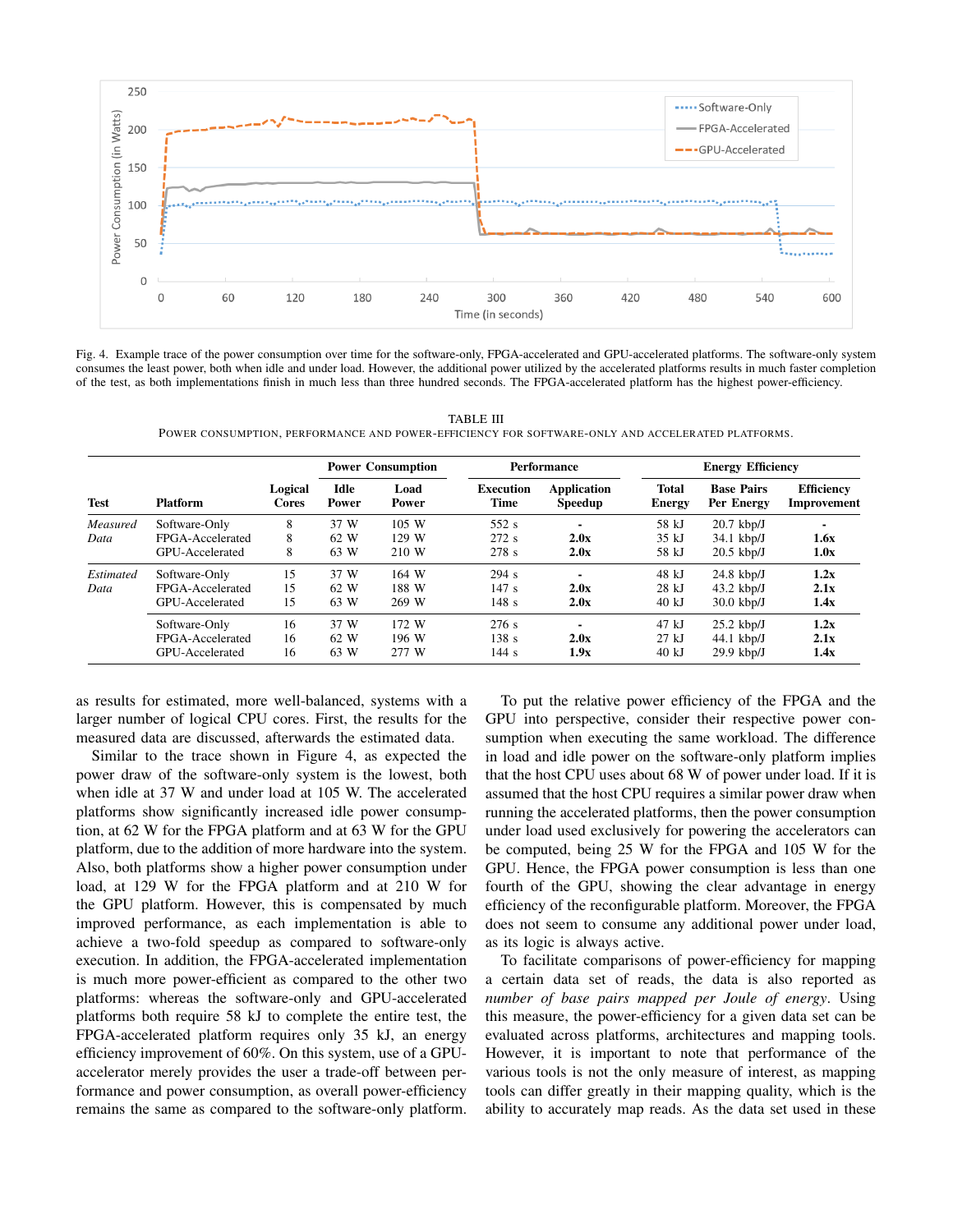tests contains about eight million reads, each with 150 base pairs, the resulting power-efficiency for the FPGA-accelerated platform is about 34 kbp/J, a 60% improvement in energy efficiency as compared to the software-only platform.

Based on the scalability results obtained in the previous section, Table III also contains the estimated performance and power-efficiency for two more well-balanced systems that contain more than eight logical CPU cores. The estimated optimum configurations are shown for both the FPGA and the GPU platforms. Note that the optimum configuration for power-efficiency does not necessary need to be able to obtain exactly the maximum two-fold speedup. The following assumptions have been used for the estimation:

- For each platform, system idle power draw remains identical to the measured platform, as no additional idle power draw is assumed for the additional CPU cores (due to perfect power gating of CPU cores);
- Additional power under load required by the additional CPU cores is scaled linearly based on the difference between software-only idle and load power consumption;
- The accelerators do not require additional power for the scaled system, as their workload stays identical;
- Overall application performance scales linearly in CPU core count.

All platforms show a higher energy efficiency as compared to the base eight logical CPU core system. The faster execution results in a lower overall execution time, in turn requiring less power draw of the base system components. Conversely, a system with fewer cores would show lowered power-efficiency. The FPGA-accelerated platform is able to achieve an up to 2.1x improvement in power-efficiency, as compared to the eight core software-only platform, and is able to map up to 44 kbp/J. The GPU-accelerated platform obtains a 46% powerefficiency improvement on the more well-balanced system.

Note that the above results use a conservative estimate for the power-efficiency of the accelerated platforms. These platforms are the most efficient while fully utilized: only in such a situation no unnecessary idle power loss is accumulated while the accelerator is being idle. However, this is not the case for the system on which the results have been gathered, as in that system, the accelerators were idle about half of the overall execution time. Hence, the measured power consumption includes this idle power loss, which means that the results as presented here are a conservative estimate of the powerefficiency for both platforms. In practice, the power-efficiency of a more well-balanced system should be even higher.

To illustrate the dependency of the power-efficiency on the number of logical CPU cores in use, Figure 5 shows the estimated normalized power-efficiency for a system with varying number of cores, compared to the base eight core software-only platform. Under all circumstances, the FPGA platform is the most power-efficient. Both accelerated systems show peak efficiency for a system with about sixteen cores. Hence, a system with an Intel Core i7-5960X processor would be a good matchup. A system with less cores is hampered by under-utilization of the accelerator, whereas for a system with



Fig. 5. Estimated power-efficiency for a system with varying CPU core count. The FPGA-accelerated platform is the most power-efficient.

more cores, the accelerator will not be able to keep up with the CPU cores, which, as a result, will be partially idle. In such a situation, load balancing between host and accelerator, as in [9], could improve system resource utilization, resulting in a more graceful drop-off in performance and power-efficiency.

### V. DISCUSSION

Accelerate an algorithm such as BWA-MEM, which is characterized by the fact that it contains multiple performancecritical kernels, is always challenging. Hence, as per Amdahl's law, acceleration of a single kernel can only yield limited overall application speedup. In the case of BWA-MEM on the Intel Core i7 platforms, a maximum speedup of 1.7x is implied. Even so, the FPGA and GPU implementations manage to exceed this maximum speedup by at the same time implementing a pipelined program organization, thus achieving a two-fold improvement to execution time. Platforms where the Seed Extension phase consumes a larger part of total application execution time should be able to see an even larger performance increase.

Both the FPGA and GPU-accelerated platforms manage to obtain a two-fold performance improvement. However, it is interesting to compare the nature of both architectures further. The fixed function units on the GPU are able to process large numbers of reads in parallel at a high clock frequency of up to 1.25 GHz. However, a large number of instructions is required to perform a single systolic array cell update, and a large amount of logic is required to provide the massive threading and parallelism. In contrast, the much lower clock frequency and highly customizable nature of the FPGA allows for much more power-efficient processing, resulting in the fact that the FPGA requires less than one fourth of the power consumption of the GPU, while performing the same workload.

The highest power-efficiency of any system including accelerator hardware will only be obtained through a careful balance of system components. Utilizing an accelerator that